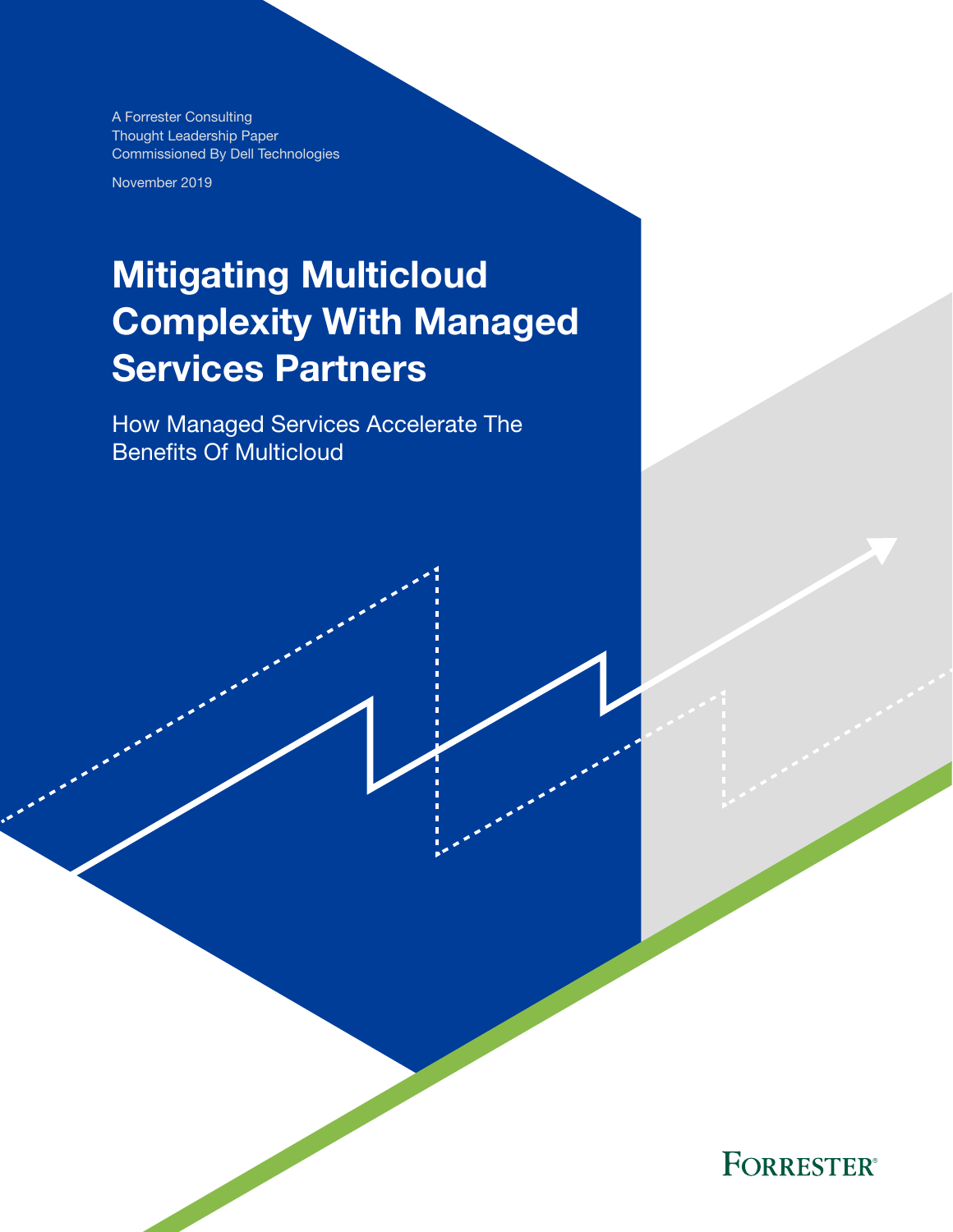## Table Of Contents

- 1 [Executive Summary](#page-2-0)
- 2 Complex Cloud Environments Are [The New Normal](#page-3-0)
- 5 Simplifying Multicloud Complexity Is **[Essential](#page-6-0)**
- 8 From Your Multicloud Peers: A [Blueprint For Partnering](#page-9-0)
- 10 [Key Recommendations](#page-11-0)
- 11 [Appendix](#page-12-0)

#### ABOUT FORRESTER CONSULTING

Forrester Consulting provides independent and objective research-based consulting to help leaders succeed in their organizations. Ranging in scope from a short strategy session to custom projects, Forrester's Consulting services connect you directly with research analysts who apply expert insight to your specific business challenges. For more information, visit forrester.com/consulting.

© 2019, Forrester Research, Inc. All rights reserved. Unauthorized reproduction is strictly prohibited. Information is based on best available resources. Opinions reflect judgment at the time and are subject to change. Forrester®, Technographics®, Forrester Wave, RoleView, TechRadar, and Total Economic Impact are trademarks of Forrester Research, Inc. All other trademarks are the property of their respective companies. For additional information, go to forrester.com. [E-44528]



Contributing Research: Forrester's Infrastructure & Operations research group

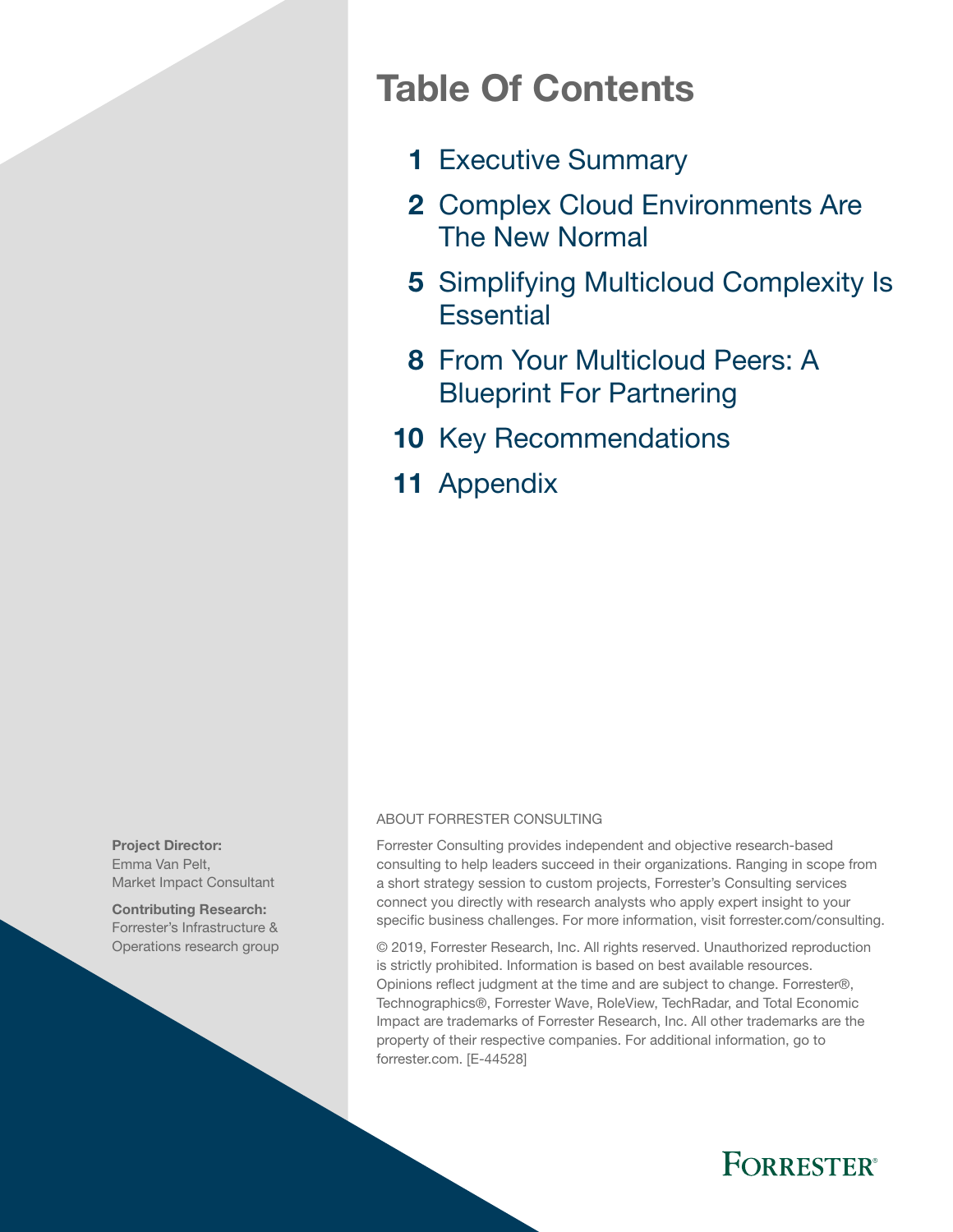<span id="page-2-0"></span>

66% of organizations using the cloud take a multicloud approach

# Executive Summary

Public cloud adoption is a reality for most enterprises: 65% of North American enterprises have adopted the use of public cloud and it is the preferred deployment for many applications.<sup>1</sup> Today, organizations leverage more than one cloud provider  $-$  e.g., multicloud  $-$  with 75% of decision makers describing their approach as hybrid, and 66% defining hybrid as a form of multicloud.<sup>2</sup> Recent research revealed almost all organizations with a multicloud strategy now use multiple clouds for mission-critical applications too — including those that store customer and financial data, drive sales and eCommerce, and deliver customer experience.<sup>3</sup>

For many organizations, the power to leverage different clouds for different applications allows them to optimize capabilities, sourcing, and deployment models according to their business requirements. The tradeoff, however, can be an overwhelmingly complex multicloud architecture, with many moving parts that slow decisions and progress.<sup>4</sup> Organizations with multicloud strategies (further referred to here as "multicloud organizations") seek to benefit from multicloud but without the delays of complexity. They are looking for strategies that will help them overcome or even bypass complexity.

In June 2019, Dell Technologies commissioned Forrester Consulting to evaluate the benefits of reducing the complexity of multicloud environments. Forrester conducted an online survey of 405 global decision makers with responsibility for the multicloud environment at their organization to explore this topic. We found multicloud deployment is here to stay, but managing the inherent complexity poses a major challenge for organizations looking to realize multicloud's full potential.

### KEY FINDINGS

- › Multicloud is here to stay and its complexity runs deep. The most common multicloud environment uses multiple vendors to host different parts of a single application or application ecosystem. However, approaches are far from homogenous. Complexity is inevitable for organizations using multiple vendors for each infrastructure capability in addition to their software-as-a-service (SaaS) and low-code applications.
- › Reducing complexity helps enterprises realize the expected benefits of multicloud. Seventy-seven percent of organizations agree that their multicloud environment is increasingly complex, and 85% of organizations agree their goal is to reduce complexity where it does not add value. Reducing complexity leads to better customer experience (CX), more complete security, and reduced operational costs.
- $\rightarrow$  Organizations use managed services partners to reduce complexity and improve performance, economics, and trust. We found managed services help reduce the complexity of multicloud by accelerating the journey to multicloud benefits. Organizations using managed services partners experience reduced operational hours, improved security, and a 21% improvement in performance year over year.

## **FORRESTER**®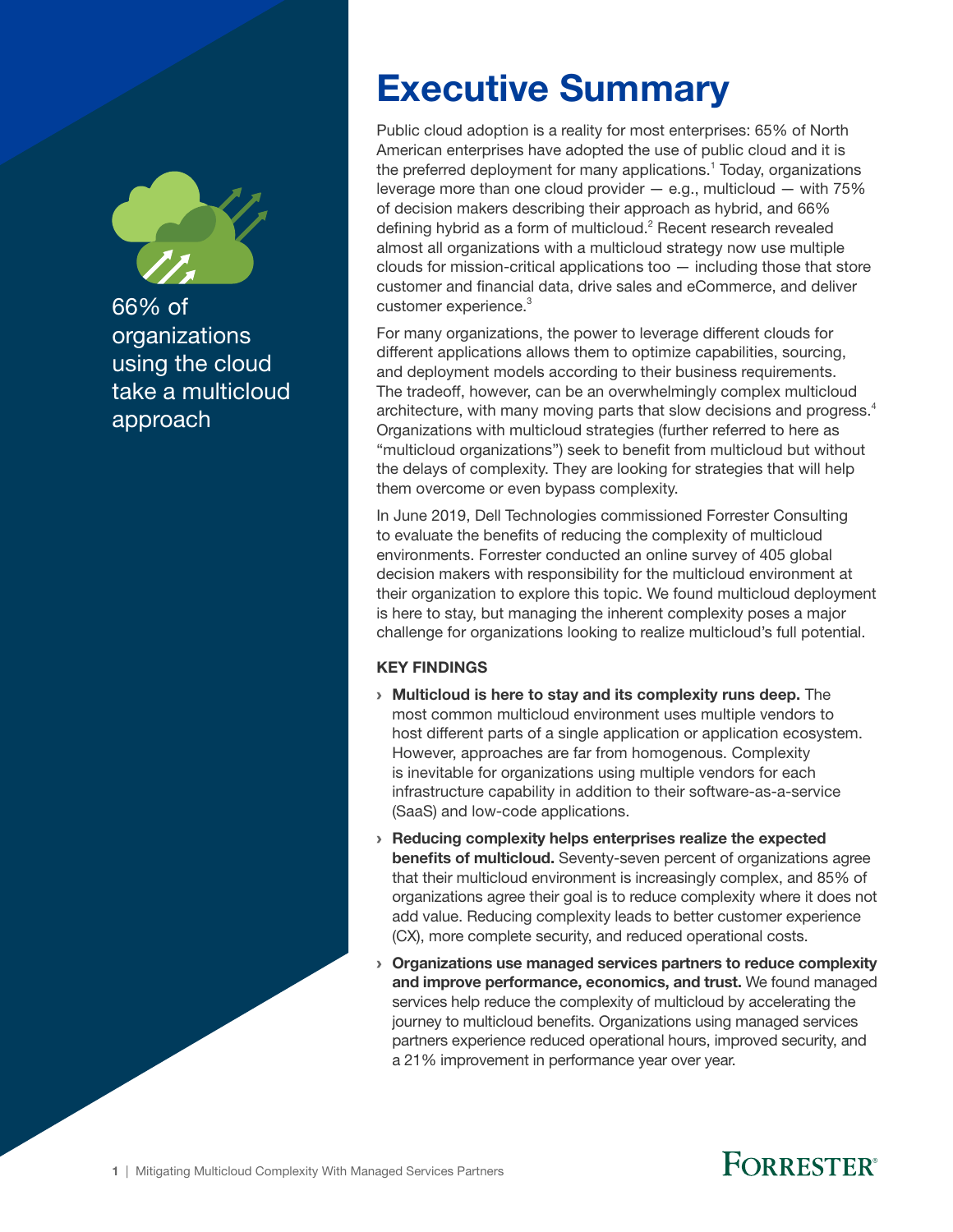## <span id="page-3-0"></span>Complex Cloud Environments Are The New Normal

Multicloud is a non-specific term simply indicating multiple clouds are in use, but multicloud can come in many forms: private, edge, and public clouds; shared and dedicated infrastructure; and on-premises and offpremises. Organizations tackling multicloud should look to understand their requirements, target outcomes, decision criteria, and trade-offs before identifying the cloud deployment strategy that works best. Our study of multicloud organizations finds:

- › Multicloud strategy encompasses a spectrum of different approaches. According to our survey of multicloud organizations, the most common multicloud approach is using multiple vendors to host different parts of a single application or application ecosystem e.g., hybrid apps (41%). This scenario is most common for websites and mobile applications especially when dealing with compliance regulations or legacy data sets. Nearly a third define their approach as using different vendors for different applications (30%) — which is by far the version that is easiest to manage. Another 17% use a single vendor to solve for cloud requirements for different deployment types, e.g., common APIs across public and private cloud environments.
- › Complexity deepens as organizations use multiple vendors for each capability. In practice, survey respondents noted their use of multiple hyperscalers (99%), along with nonhyperscalers (67%), hosted private clouds (75%), and internal private clouds (73%) (see Figure 1 for definitions of each term). Even beyond infrastructure, multicloud is exploding. Today, 60% of multicloud organizations use 50 or more unique SaaS vendors. Multicloud strategies have resulted in complicated enterprise ecosystems dense with unique vendors.
- › SaaS platforms and app/dev services drive the choice of hyperscaler. One of the ways organizations mitigate complexity in their multicloud is by consolidating data wherever possible. We found that rarely are organizations selecting infrastructure services in a hyperscaler independent of their other cloud decisions. For example, 87% of organizations using SaaS state that their SaaS platforms largely or completely drive their selection of hyperscaler (see Figure 2). Organizations using low-code platforms for its developers, when the cloud platform is often decided for you, reported that this also significantly drives hyperscaler choice. Ultimately, if the majority of your data or cloud usage is concentrated on an infrastructure platform, due to the preferences of a SaaS or low-code vendor, it will impact your choice of infrastructure platform. This is reinforced by respondents noting that hyperscaler decisions were driven by unique features e.g., application and developer services (91%) available natively on the platforms — whereas the market assumption is that infrastructure-as-a-service (IaaS) RFP decisions focus on comparison of infrastructure services/cost.

### Figure 1

### Multicloud Environments Vary Widely From Organization To **Organization**

Hyperscalers are the top five public cloud platforms.



Nonhyperscalers are any cloud platform outside the top five public cloud platforms.



Hosted private cloud is IaaS on physical infrastructure at a service provider.



75% use hosted private cloud

Internal private cloud is IaaS in an organization's/collocated data center, for internal use only.



73% use internal private cloud

Base: 405 IT directors or higher with responsibility for multicloud environment at enterprise companies in North America, EMEA, and ANZ/JP

Source: A commissioned study conducted by Forrester Consulting on behalf of Dell, August 2019

## **FORRESTER®**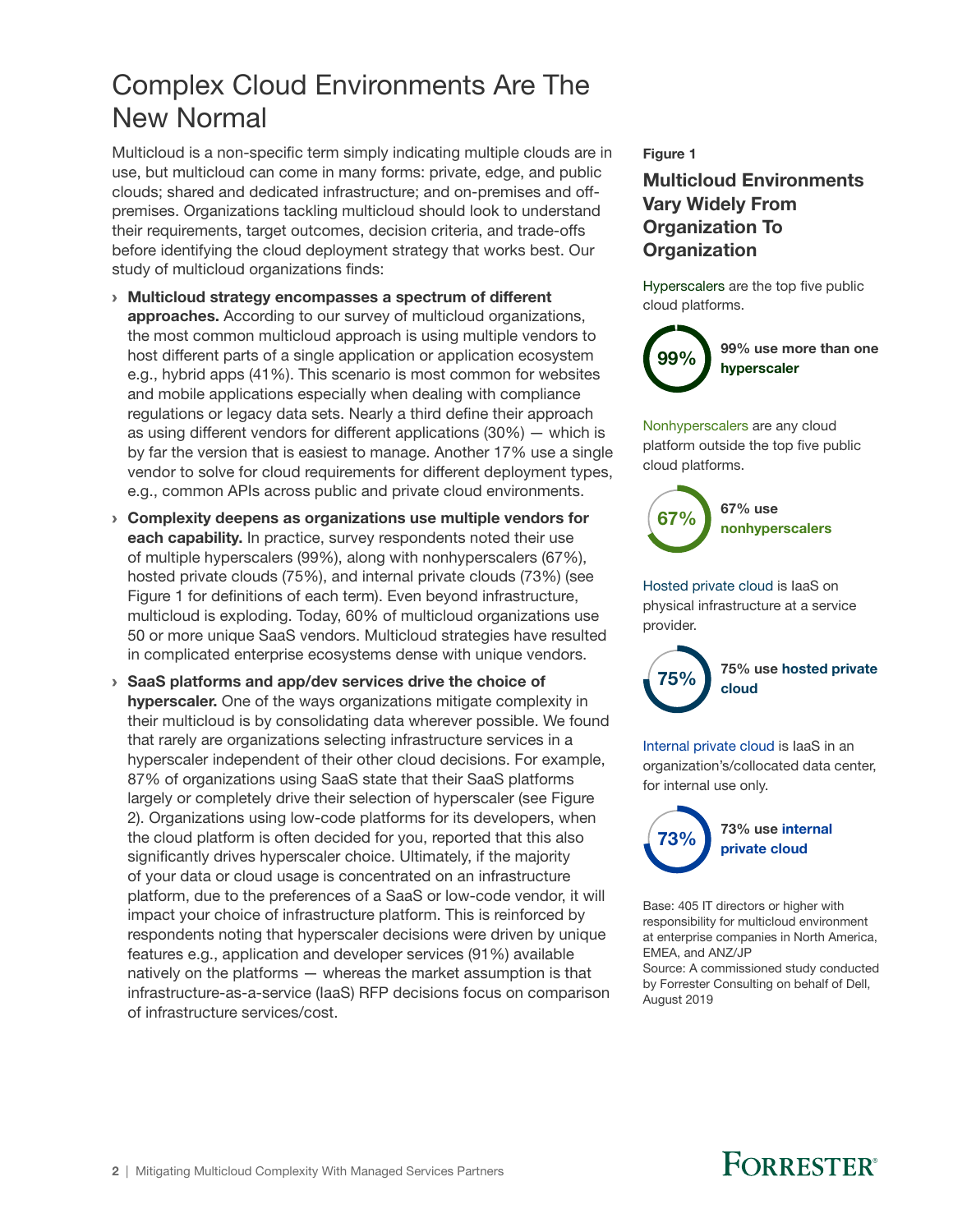#### Figure 2

### Selection Of Which Hyperscaler To Choose Is Largely Driven By Other Technology **Decisions**

"To what extent do *application or developer service capabilities* determine the selection of your hyperscaler cloud platforms?"

"To what extent does your choice of *SaaS software* technologies determine the selection of your hyperscaler cloud platforms?"

"To what extent does your *low-code platform* determine your selection of your hyperscaler cloud platforms?"

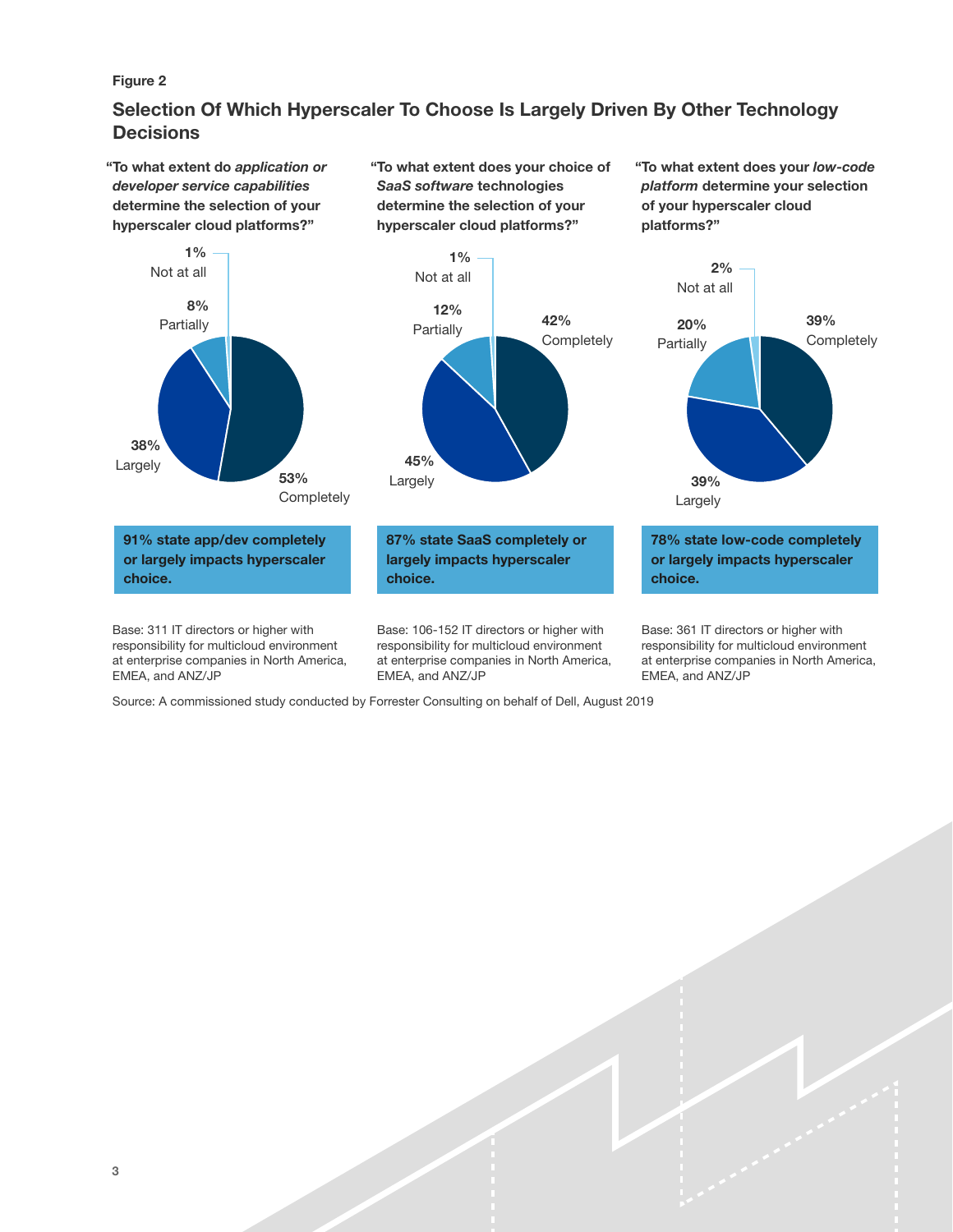#### MOST MULTICLOUD ORGANIZATIONS SUPPLEMENT HYPERSCALERS WITH NONHYPERSCALERS TOO

Hyperscalers have become synonymous with multicloud approaches. In fact, 100% of the multicloud organizations we surveyed leverage one of the major hyperscalers. And although 99% use multiple hyperscalers, most organizations look past hyperscalers for their complete cloud infrastructure requirements.

- › More than two-thirds of organizations use nonhyperscalers. Despite widespread use of hyperscalers, few organizations are completely satisfied with their hyperscaler of choice (49%). Whether it's service-level agreements (SLAs), unique configurations, added isolation, managed services, or the need to extend data center facilities off-premises, there's a market beyond the major cloud platforms, with 67% of multicloud organizations noting their use of nonhyperscalers (see Figure 3).
- › Nonhyperscalers help organizations fill important gaps in hyperscaler services. Multicloud organizations leveraging nonhyperscalers do so for better security (45%), optimized performance of certain applications (38%), and greater managed services support (37%). IT leaders at these organizations (those at the director-level or higher) are twice as likely as their direct reports to say that better SLAs are the reason they use nonhyperscalers — indicating that leaders recognize the strategic benefit to better negotiating how service will be measured.



IT leadership is twice as likely as their direct reports to say better SLAs are the reason they use nonhyperscalers.

There is a strategic benefit to better negotiating how service will be measured.

### Figure 3





Base: 405 IT directors or higher with responsibility for multicloud environment at enterprise companies in North America, EMEA, and ANZ/JP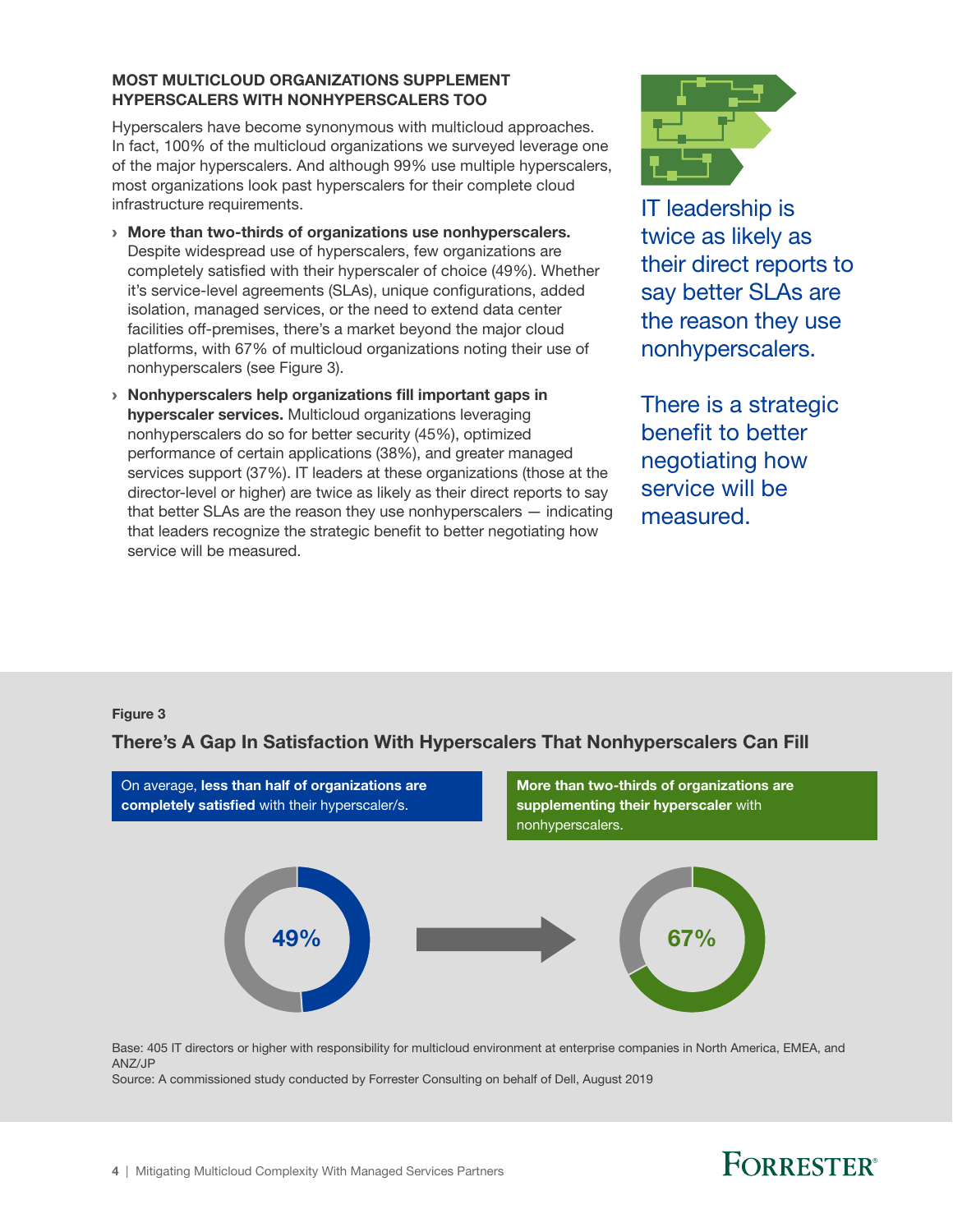## <span id="page-6-0"></span>Simplifying Multicloud Complexity Is **Essential**

By leveraging multiple cloud platforms, organizations can optimize their environment according to a long list of criteria. However, adding more platforms to a portfolio is not without challenges; multicloud increases the risk surface, the list of skill requirements, networking charges, latency, and the occurrence of unnecessary redundancy. Our study reveals that the tradeoff for multiple options is complexity that can quickly balloon beyond the management capabilities of the enterprise. Further, our study finds:

- › Organizations agree they must reduce complexity. Seventy-seven percent of organizations agree that their multicloud environment is increasingly complex. Organizations report that securing data in transit, cost, and maintaining integration are the three most challenging issues when deploying multiple cloud platforms. It shouldn't be surprising that 85% of organizations we surveyed agree that their goal is to reduce complexity when it does not add value (see Figure 4).
- › Reducing complexity means better results across CX, security, and total cost. While organizations in our study use multiple cloud platforms in order to take advantage of different performance levels, to archive data, and to offer a broader range of development environments, they also recognize that the resulting multicloud complexity holds them back. In fact, efforts to reduce complexity lead to significant benefits, including better CX (43%), more complete security (40%), and reduced operational costs (40%).



#### Figure 4

### Organizations Are Looking To Reduce Growing Complexity Of Multicloud



Base: 405 IT directors or higher with responsibility for multicloud environment at enterprise companies in North America, EMEA, and ANZ/JP

Source: A commissioned study conducted by Forrester Consulting on behalf of Dell, August 2019

## **FORRESTER**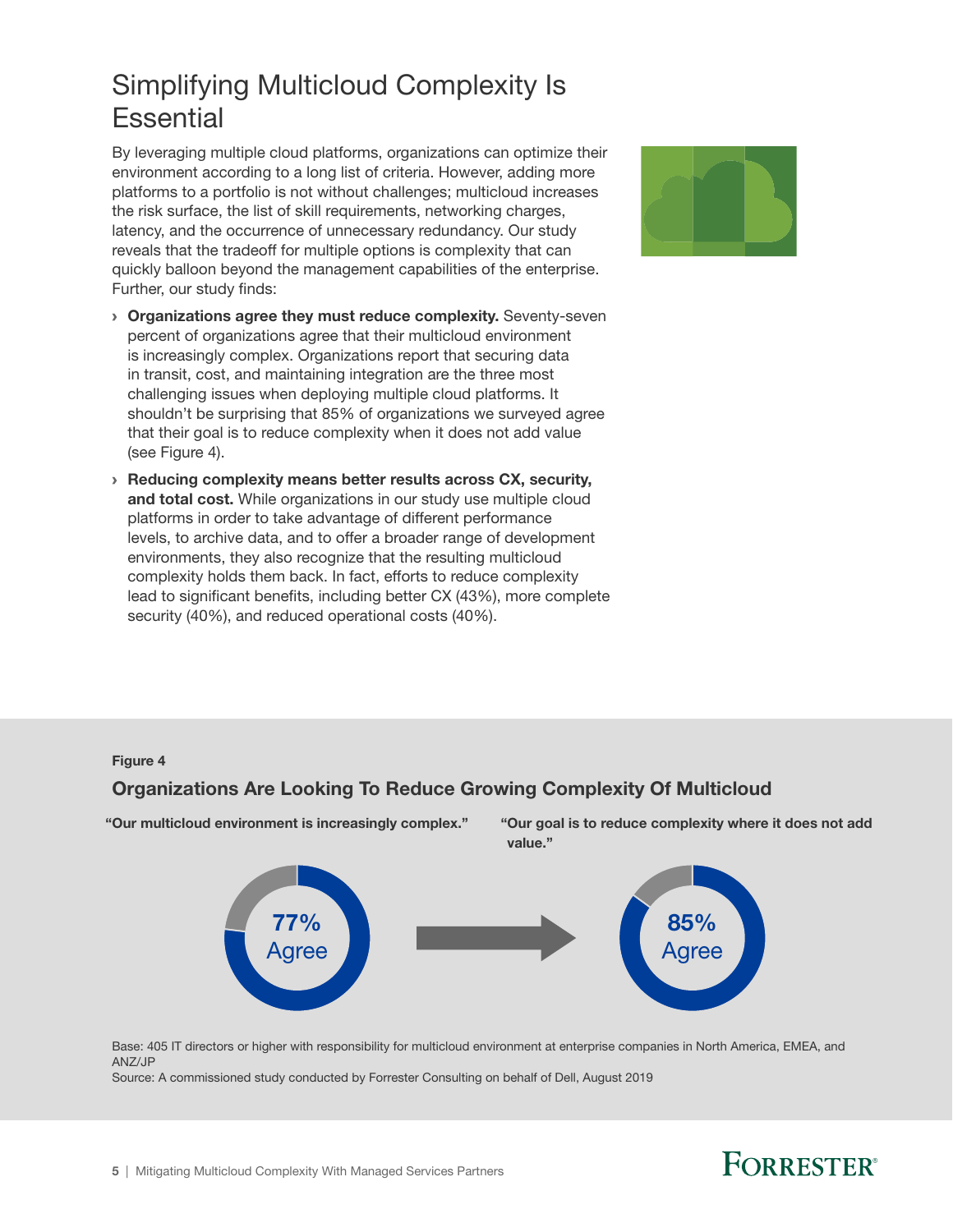### MANAGED SERVICES CAN ACCELERATE THIS JOURNEY

When it comes to reducing complexity, our study reveals that multicloud organizations need a dedicated team to tackle cloud in order to keep pace with the scale of cloud usage across the multicloud environment. Eighty-four percent say their organization has an in-house team to help navigate multicloud complexity. A previous study also found that 55% of global organizations are increasing spending on multicloud training.<sup>5</sup> While hiring staff with multicloud experience may be the most common strategy for overcoming complexity challenges (44%), competition for talent is fierce; top global digital-first organizations attract the lion's share of an already small pool of skilled workers.<sup>6</sup> As noted above, nonhyperscalers not only supplement the offerings of hyperscalers with new features and services, but also they can help supplement shortages in skills with managed services. This expertise helps mitigate complexity faster. Our study finds:

- › Managed services are a top strategy for overcoming multicloud complexity. Organizations seek help from all of their cloud platform providers; 85% of organizations agree that their cloud platform providers are critical to helping manage complexity. However, partnering with nonhyperscalers that include managed services is a top strategy for overcoming complexity challenges (34%). We also found that 50% of multicloud organizations are increasing spending on managed services for mission-critical applications in multicloud.
- › Nonhyperscalers offer managed services that help reduce the complexity of the hyperscaler public cloud. Although nonhyperscalers may seek to compete directly with hyperscalers, they also provide a range of other services to build out their full portfolio. It is common that nonhyperscalers also provide dedicated private cloud on- and off-premises and managed services across all environments — including those of their hyperscaler competitors. The value of managing the complexity is growing. Managed services are becoming a bigger portion of hyperscalers' offerings.<sup>8</sup> Moreover, our survey finds that 54% of organizations are very satisfied with this type of managed services support, more so than any other service they receive from their cloud platforms (see Figure 5).
- › Organizations that use managed services to manage complexity achieve better performance, economics, and trust. We find that organizations that reduce complexity with managed services see accelerated success with multicloud (see Figure 6). These organizations see an average 21% improvement in performance year over year. They are also more likely to: keep costs down by reducing operational hours; see better security, winning the trust of their customers; and have improved CX (54% versus 38%).

Nonhyperscalers not only supplement hyperscalers with new features and services, but they can also help organizations mitigate multicloud complexity faster.



#### Figure 5

"How satisfied are you with the level of service/support you receive from the cloud platforms with which you partner?" (Top five shown)

**Very satisfied** 

54% Managed services on top of the hyperscalers

44% Ability to work through all the types of cloud environments

44% Software-defined solutions

41% Support consultation and application services

40% Management

Base: 104-178 IT directors or higher with responsibility for multicloud environment at enterprise companies in North America, EMEA, and ANZ/JP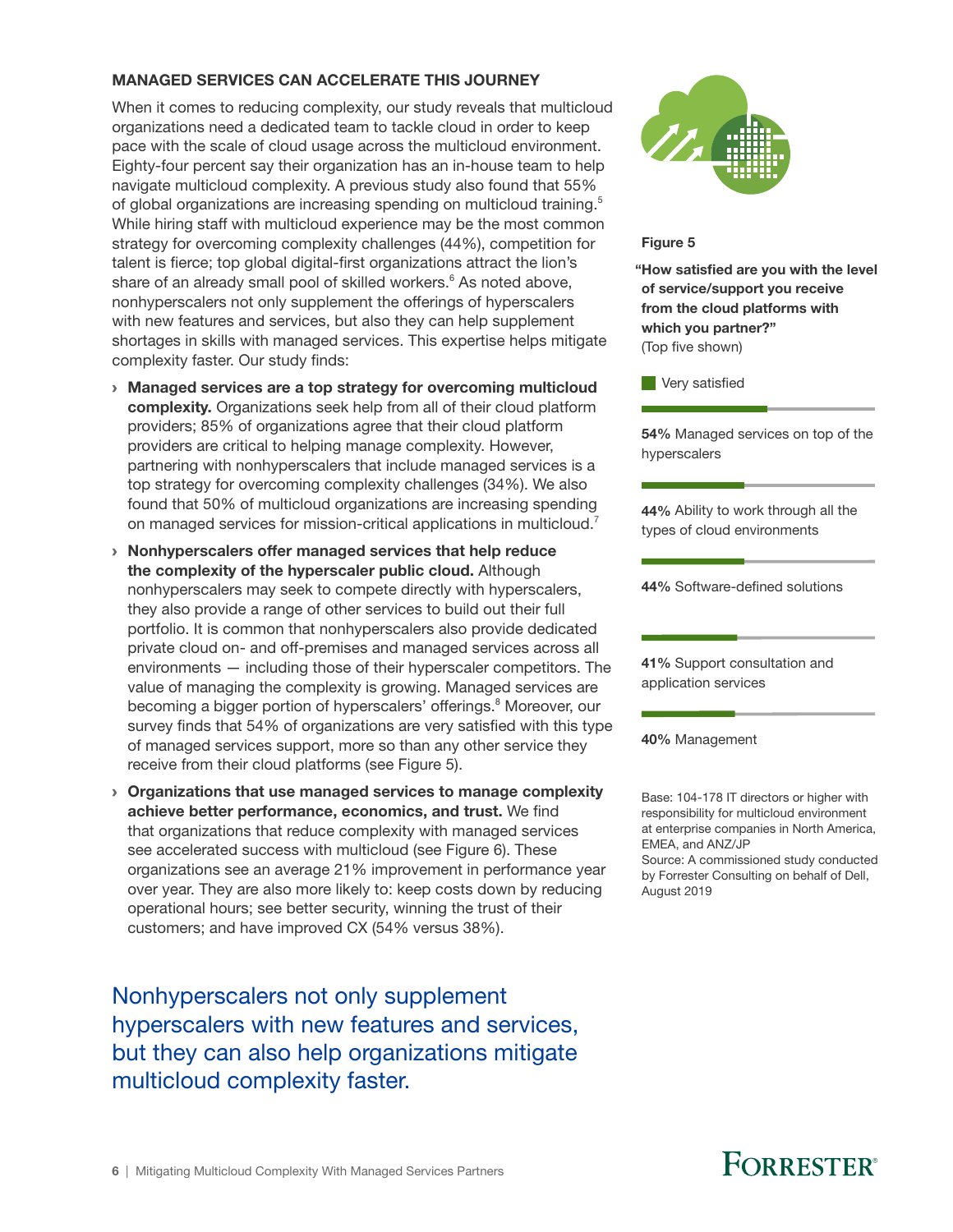Figure 6

### Multicloud Organizations Using Managed Services To Manage Complexity Achieve Better Performance, Economics, And Trust

| <b>PERFORMANCE</b> | Using managed services                 | Not using managed services<br>i s |
|--------------------|----------------------------------------|-----------------------------------|
|                    | Average performance<br>improvement YOY | 21.1%<br>17.9%                    |
| <b>ECONOMICS</b>   | Using managed services                 | Not using managed services        |
|                    | Reduced operational errors             | 38%<br>30%                        |
|                    | Reduced operational hours              | $36\%$<br>24%                     |
| <b>TRUST</b>       | Using managed services                 | Not using managed services        |
|                    | More complete security                 | 46%<br>$38\%$                     |

Base: 138 partnering with MSPs and 267 not partnering with MSPs; IT directors or higher with responsibility for multicloud environment at enterprise companies in North America, EMEA, and ANZ/JP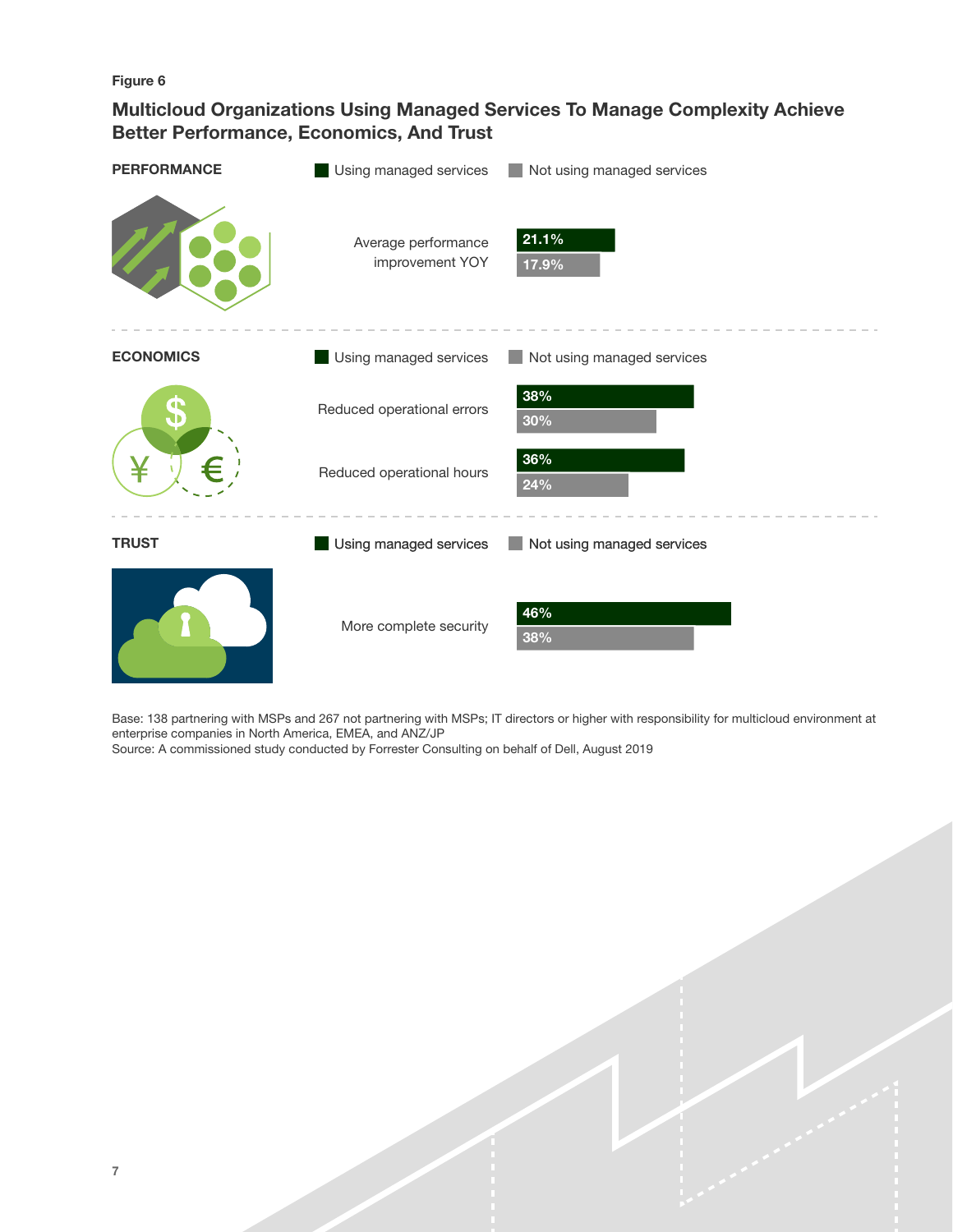## <span id="page-9-0"></span>From Your Multicloud Peers: A Blueprint For Partnering

Whether just beginning the multicloud journey or seeking to optimize it, how and when to leverage partners is an ongoing discussion. In our study, multicloud organizations share how they measure success, what they prioritize when procuring platform capabilities and services, and what they'd wish partners would do better or differently. Use this data from your peers to evaluate partnerships and inform your multicloud plan (see Figure 7):

- › Your peers measure performance, cost savings, and speed of delivery. Half of multicloud organizations measure the success of their multicloud strategy on improved performance. Total cost savings, faster delivery time, and reduced time to remediate security issues are also common metrics. Aligning success metrics with partners is an important part of measurement. A majority of organizations that track these metrics also make them a focus of discussions with partners at least quarterly.
- › Your peers look for ease of use. The top factor impacting the decision to select any partner is ease of use. Organizations want to move quickly to respond to new threats in this digital world. The ability for a provider to help get them moving quickly, and empower them to continue moving easily, is a key partner consideration. Further, the abilities to scale and provide stronger underlying security are also high on the list — multicloud organizations need room to grow while ensuring the security of their customers and IP.
- › Your peers want partners to provide better transparency and proactive support. The multicloud organizations in our study identified three key areas of improvement for nonhyperscalers specifically: 1) better transparency of performance; 2) proactive threat prevention; and 3) higher quality technical account management. Given the importance we've seen multicloud organizations place on performance, security, and skill sets throughout their multicloud strategies, it's critical that organizations and partners continuously align on these success criteria and outcomes.



Digital transformation requires agility, speed, and security. Multicloud can address tactical needs as they arise but multicloud complexity creates risk. Managed services partners can help organizations strategize and leverage the power of multicloud effectively and efficiently.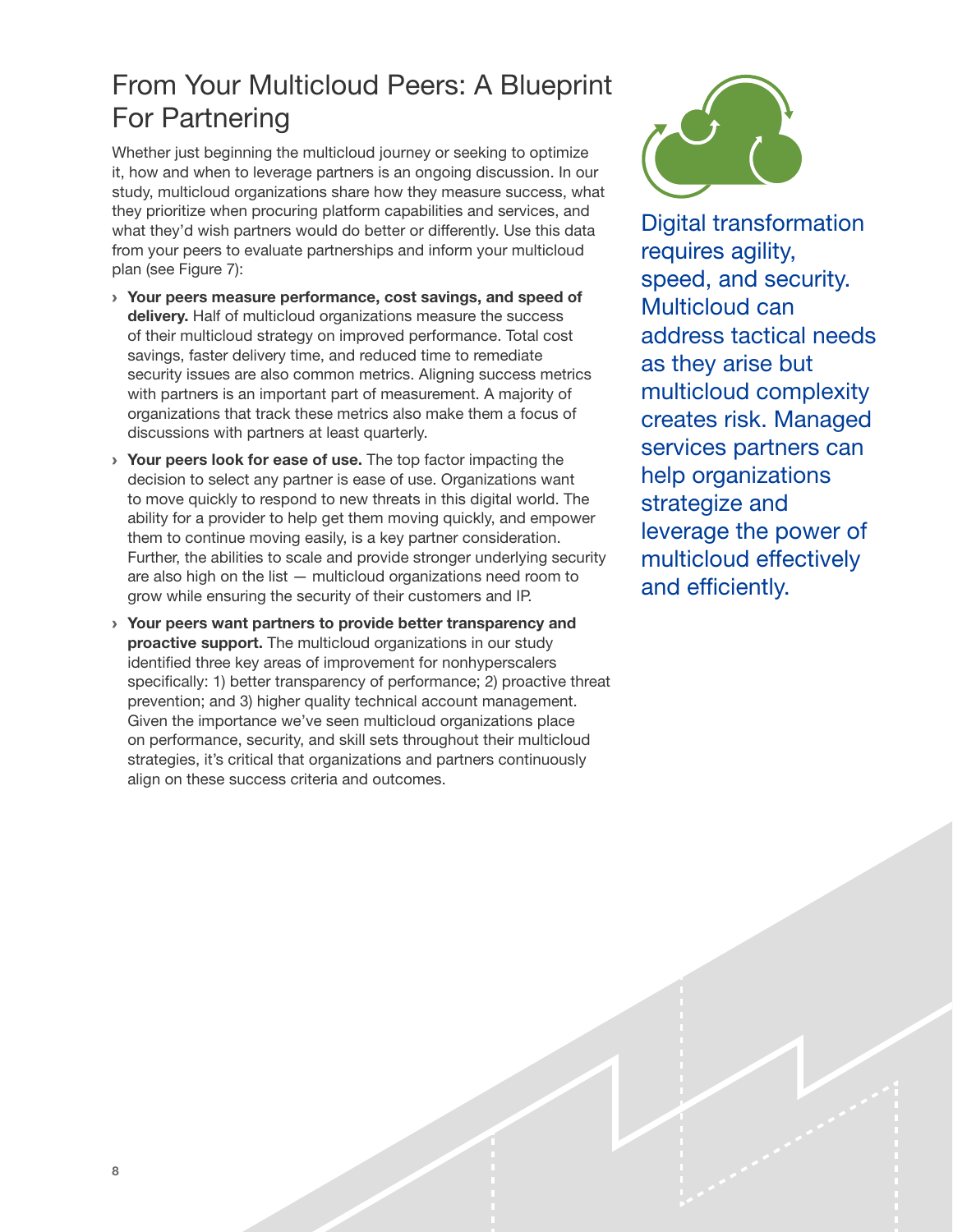### Figure 7

### How Your Peers Approach Relationships With Partners

| "Which of the following metrics do<br>you use to determine success with<br>your multicloud strategy?" | "What are the top factors that<br>impact your decision on selecting<br>your cloud platform providers?" | "What changes, if any, would you<br>like to see from your<br>nonhyperscaler partners?" |
|-------------------------------------------------------------------------------------------------------|--------------------------------------------------------------------------------------------------------|----------------------------------------------------------------------------------------|
| 50% Improved performance                                                                              | 47% Ease of use                                                                                        | 26% Better transparency of<br>performance                                              |
| 43% Total cost savings                                                                                | <b>39%</b> Ability to scale                                                                            | 25% Proactive threat prevention                                                        |
| 41% Faster delivery time                                                                              | <b>37%</b> Underlying security                                                                         | 25% Higher-quality technical<br>account managers                                       |
| <b>39%</b> Reduced time to remediate<br>security issues                                               | <b>30%</b> Power of the ecosystem (e.g.,<br>long list of services that add value)                      | 23% Easier-to-navigate services                                                        |

Base: 404 IT directors or higher with responsibility for multicloud environment at enterprise companies in North America, EMEA, and ANZ/JP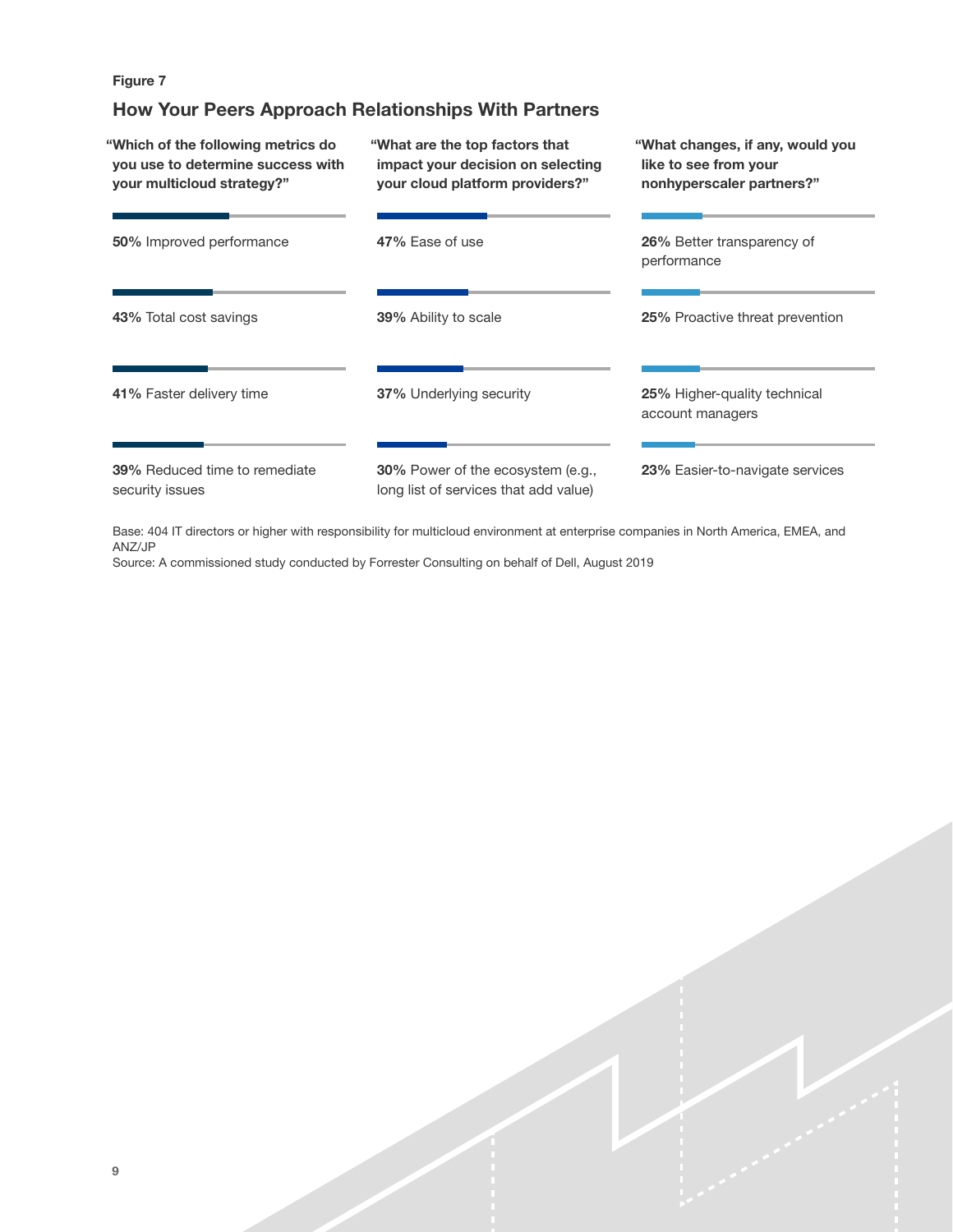# <span id="page-11-0"></span>Key Recommendations

Acknowledging the needs and challenges of your multicloud strategy is only the beginning. Determining your multicloud plan and goals, making decisions about public or private cloud, and deciding how various partners can help mitigate multicloud complexity comes next.

Forrester's in-depth survey of decision makers with responsibility for their enterprise's multicloud environment yielded several recommendations:



Define the value you seek from multicloud. Why would one introduce additional complexity to their business strategy? Well, simply put, because it's more valuable. Identify the value that you seek in leveraging multiple platforms. Dig into the details so you can best identify the characteristics that matter to you and how you might quantify the challenges you will face in light of this mix.



Select the type of multicloud you're leveraging. Multicloud comes in many forms. Your organization needs to know which specific forms of multicloud are relevant to them. This applies to the deployment models involved, the number of vendors, and whether these environments communicate with one another or even represent the same workloads. Specificity is key.



**Reduce complexity where possible.** Complexity slows the speed to innovation. IT professionals have a tendency to overengineer without looking at the impact that the added complexity has on time-to-value. Explore complexity that you're adding to the environment to ensure it is valuable. For example, some organizations have decided to standardize its APIs or technology platform in order to move faster. This may mean leveraging a partner with the same hypervisor platform you leverage on-premises. This may mean leveraging different deployment models all standardized on the same APIs. In fact, 31% of respondents noted that they leverage common technology when possible across platforms to overcome multicloud complexity  $(31\%)$  – it's simply easier to use one set of tools.



Identify the gaps from your hyperscalers. Almost all enterprises leverage multiple hyperscalers today (99%), and yet 67% choose to supplement hyperscalers with nonhyperscalers. You too must identify the areas where you need additional support, security, SLAs, etc. Some identify odd configurations that are better satisfied by bare metal options. Others want added isolation to meet stringent compliance regulations. Identify where the gaps are for your organization and context.

Find the right partners that can optimize your multicloud

**environment.** Once you've identified the gaps, the next step is finding the right partners to fill them. You may need a mix of platforms and services to optimize your journey. As you explore the options, look to see if you'd either like several partners or to consolidate on one partner that provides strong capabilities across platforms and services. Follow your peers' advice and prioritize ease of use, time-to-market, and transparency around the value they are delivering.

## **FORRESTER**®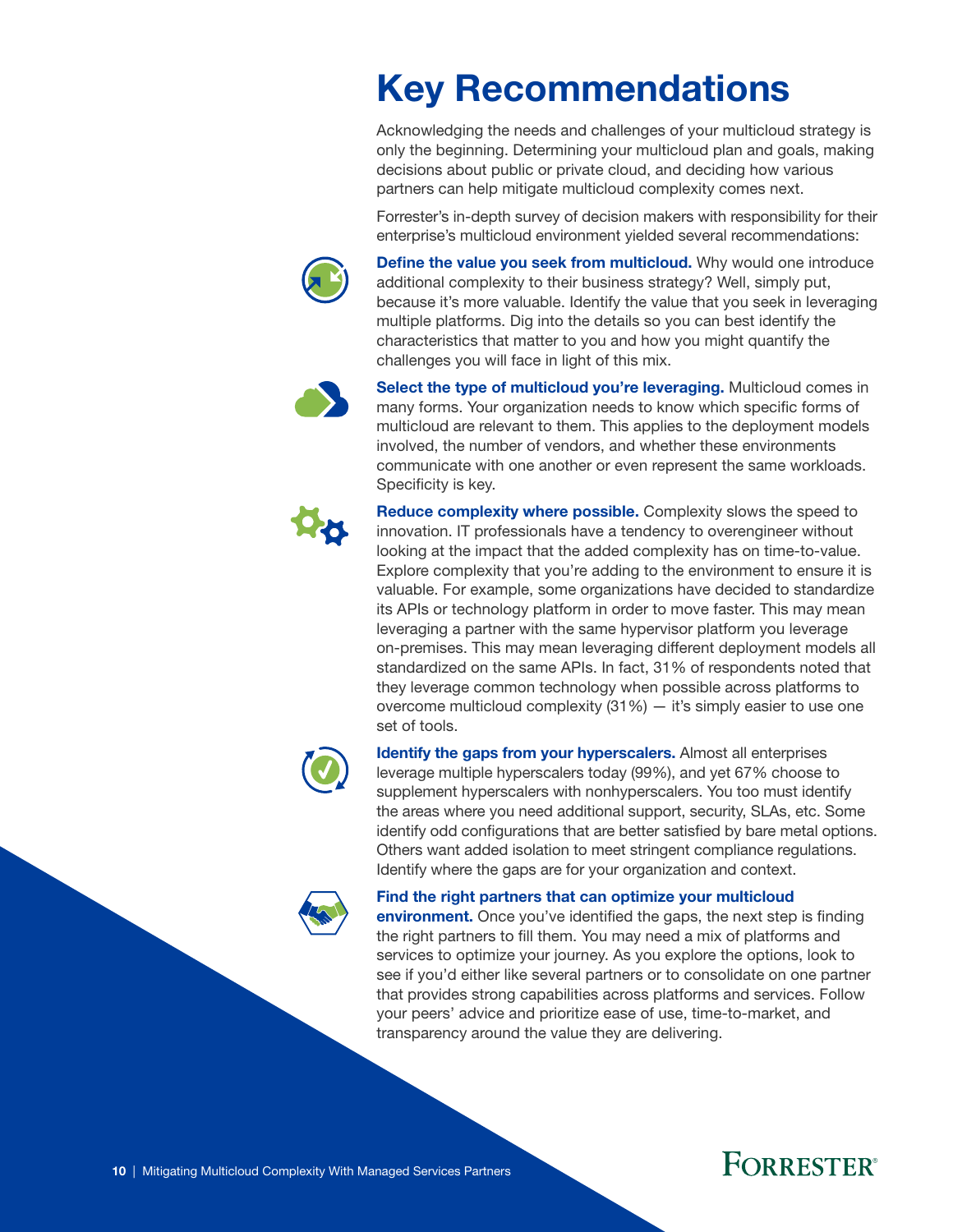## <span id="page-12-0"></span>Appendix A: Methodology

In this study, Forrester administered an online survey to 405 cross-industry directors of IT or above in North America, EMEA, and Asia Pacific to evaluate multicloud complexity. Survey participants were responsible for the multicloud environment at their enterprises. Questions provided to the participants asked about their multicloud environments, benefits, and the challenges and approaches taken to mitigate complexity. Respondents were offered a small monetary incentive as a thank you for time spent on the survey. The study began in June 2019 and was completed in August 2019.



Base: 405 IT directors or higher with responsibility for multicloud environment at enterprise companies in North America, EMEA, and ANZ/JP Source: A commissioned study conducted by Forrester Consulting on behalf of Dell, August 2019